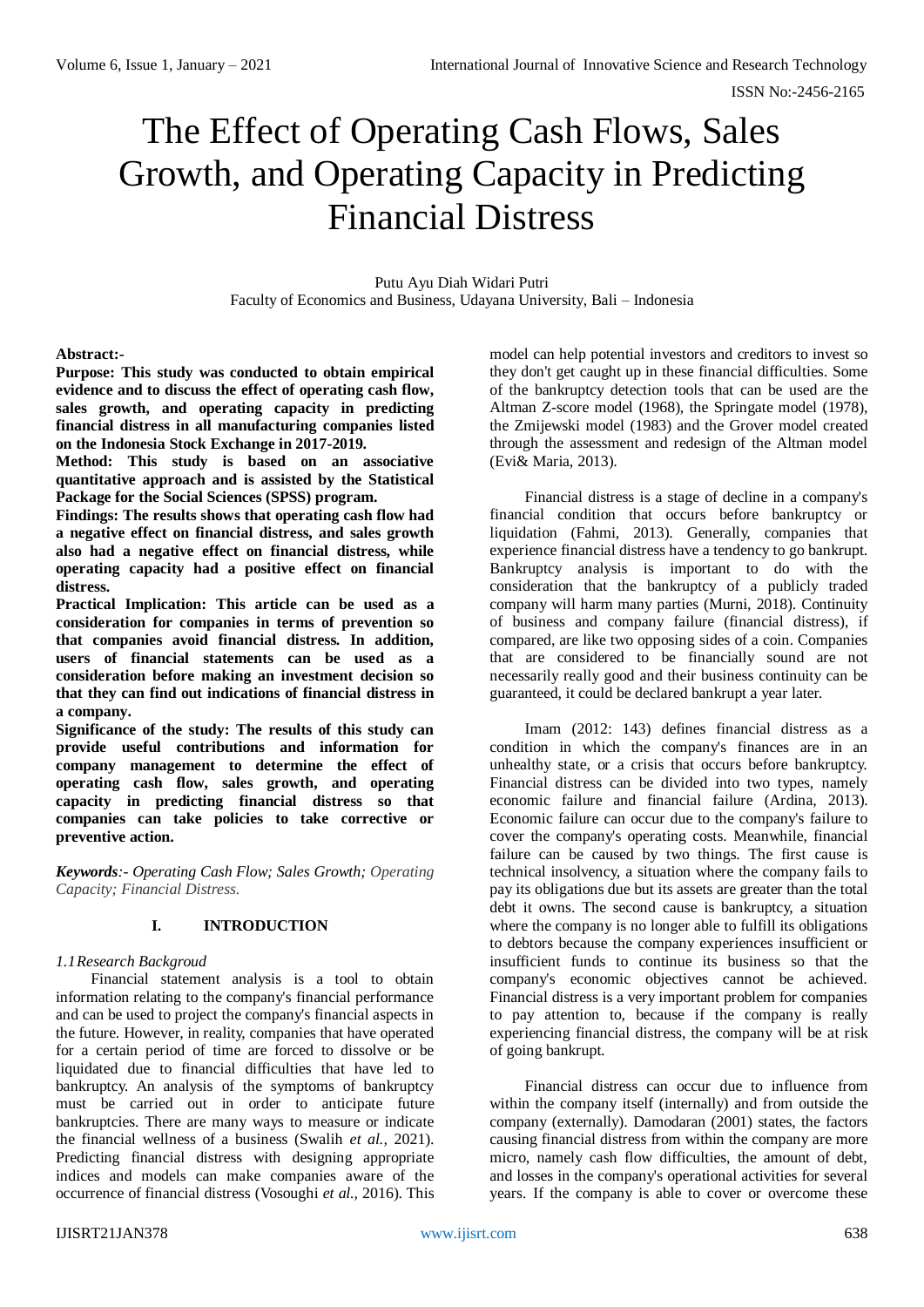internal factors, it is not certain that the company can avoid financial distress because there are still external factors that cause financial distress. The company's external factors are more macro in nature and have a wider scope (Radifan, 2015). External factors can be in the form of government policies that can increase the operating expenses borne by the company, for example, an increased tax rate that can increase the company's burden. In addition, there is still a policy of increased loan interest rates, causing the interest expense to be borne by companies to increase. Diagnosis on business financial distress was constructed through the grey evaluation method, which also attempted to detect the potential risks, which may cause financial distress (Namvar *et al.,* 2013).

There are several factors in predicting financial distress. Luciana &Kristijadi (2003) state that there are several financial ratios that are most dominant in predicting financial distress, namely profit margin, liquidity, profitability, financial leverage, cash position, and sales grwoth. Meanwhile, operating efficiency has no effect in predicting financial distress. This contrasts with research conducted by Spica (2006) which shows that operating cash flow has a significant influence in predicting financial distress. Sari (2005) examines the benefits of earnings and cash flow to predict financial distress. The results of this study indicate that profit is a better predictor of cash flow in predicting financial distress. Mahdi et al. (2009) examined the ratio of working capital to total assets, current assets to current liabilities, profit before interest and tax to total assets, total equity to total assets, and sales to total assets in predicting financial distress. The results of this study indicate that operating capacity has a significant negative effect in predicting financial distress*.* 

Based on these factors in predicting financial distress, this study selects operating cash flow, sales growth, and operating capacity as variables in predicting financial distress. Apart from the problem of previous research which did not show consistent results, the reason for conducting research related to financial distress is that Indonesia is very prone to financial distress in several national companies. Companies that have the potential to experience bankruptcy with the emergence of financial distress, according to researchers, are very interesting to study because it is a threat that can be experienced by all companies regardless of the type or size of the company and it can happen at any time. Every company should be vigilant for the odds of financial distress as it doesn't matter what the company's sector is or how big the bank is; they have a chance to experience financial distress (Dharmawan *et al.,* 2020). The difference between this study and the previous research is by adding the operating cash flow variable as a variable that can predict the occurrence of financial distress, because in the previous research it was more dominant to use the cash flow variable, whereas in this study it was more specialized in operating cash flow.

### *1.2Research Problem*

A phenomenon that has recently occurred in Indonesia is that exports have dropped further and the prices of export commodities have also fallen on world commodity markets (Sindonews, 2017). Several companies were delisted from the Indonesia Stock Exchange (IDX) until 2019 as many as 38 companies. The following are companies that were delisted from the Indonesia Stock Exchange (IDX) from 2011 to 2019 which are presented in Table 1.

| No.   | Year | <b>Delisting</b> | <b>Sector</b>                      |  |
|-------|------|------------------|------------------------------------|--|
|       | 2011 |                  | 3 service, 2 manufacture           |  |
|       | 2012 |                  | 2 service, 2 manufacture           |  |
|       | 2013 |                  | 4 service, 2 manufacture, 1 mining |  |
|       | 2014 |                  | 1 service                          |  |
|       | 2015 |                  | 1 service, 2 manufacture           |  |
|       | 2017 |                  | 5 service, 1 manufacture, 2 mining |  |
|       | 2018 |                  | 1 service, 3 manufacture           |  |
|       | 2019 |                  | 4 service, 1 manufacture, 1 mining |  |
| Total |      | 38               |                                    |  |

**Table 1: Companies Delisting on the Indonesia Stock Exchange (BEI) 2011-2019**

*Source: Indonesia Stock Exchange*, 2020

One of the companies delisted from the Indonesia Stock Exchange (IDX) in 2018 was PT Dwi Aneka Jaya KemasindoTbk (DAJK). PT Dwi Aneka Jaya KemasindoTbk was issued from the Indonesia Stock Exchange (IDX) through share delisting. DAJK's financial performance is indeed unhealthy, it is known that it has debts from several banks (www.cnbcindonesia.com), (insight.kontan.co.id), and (economy.okezone.com). Indonesia's economic growth has also decreased from the previous year (www.kompas.com), (detikfinance.com), and (www.kompas.com). PT Krakatau Steel Tbk (KRAS) experienced losses for 7 consecutive years, accumulated

debts, issues of mass layoffs, and the resignation of commissioners. PT SolusiBangunan Indonesia (SMCB) experienced losses from 2016 and has built-in debt. Bankruptcy cases and postponement of debt payment obligations (PKUP) have increased, this has shaken the national economy. In addition, reports from the international debt rating agency Moody's Investor Service reveal that companies in Indonesia are at risk of defaulting on debt. The manufacturing companies that were most frequently requested against PKPU were textile companies, garment companies, steel companies, and plastic companies.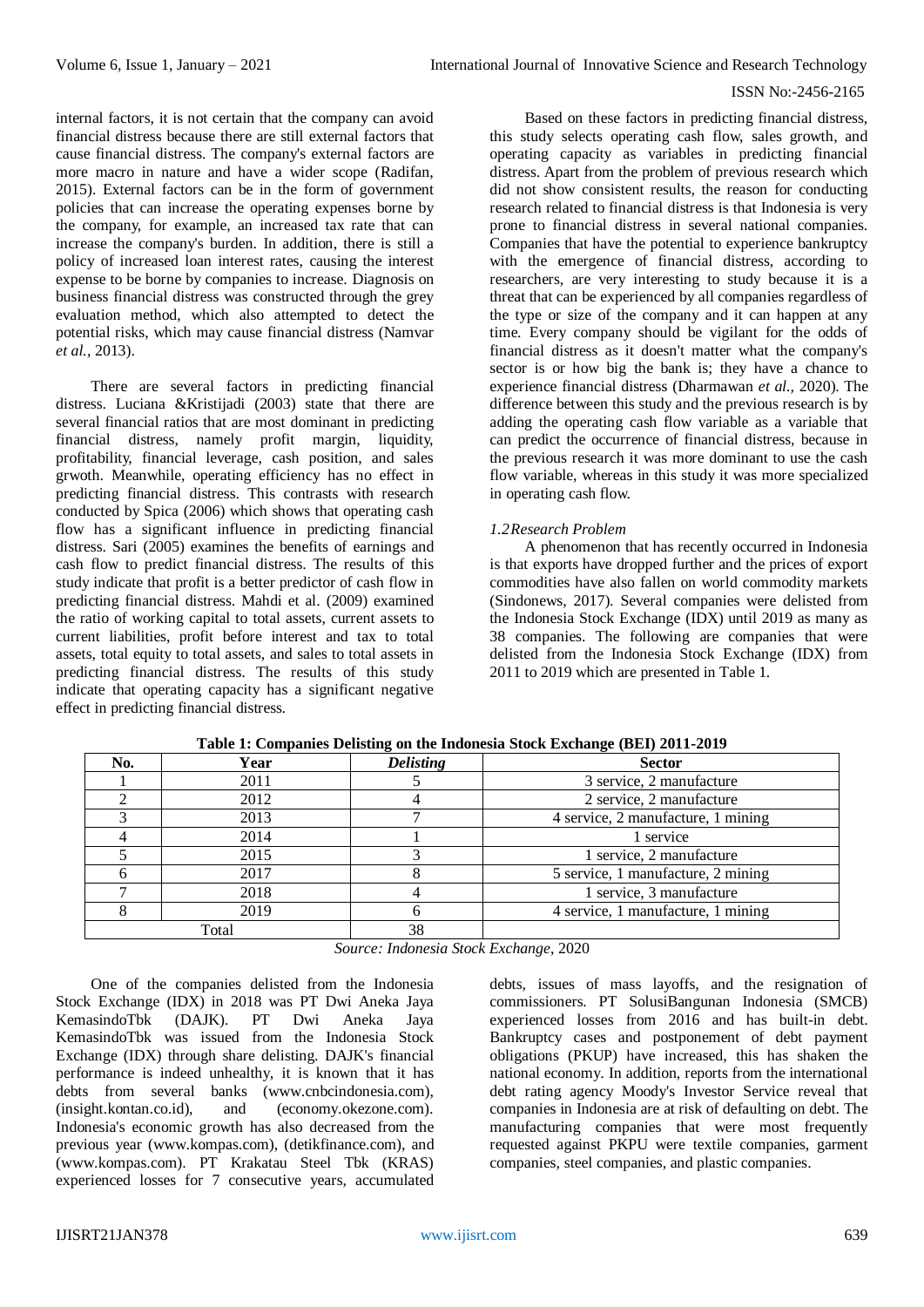The rate of global economic growth is weakening. The slowdown in economic growth was caused by weakening trade and manufacturing activity, trade tensions, as well as developing countries experiencing market pressure and many countries experiencing recession. The company is expected to generate maximum profit while maintaining the going concern assumption (Santoso and Wedari, 2007). With this principle, the entity is considered capable of maintaining the business in the long term and will not be liquidated in the short term. However, in practice, companies often cannot maintain this going concern assumption due to financial difficulties. The prediction of financial distress companies plays an important role for managing organizations (Norfian *et al.,* 2018).

### **II. LITERATURE REVIEW AND HYPOTHESES**

#### *2.1Literature Review*

The concept of agency theory according to Jensen and Meckling (1976) is a contract in which one or more people (principal) order another person (agent) to perform a service on behalf of the principal and authorize the agent to make the best decisions for the principal. Jensen and Mecking (1976) state that the problems are: (1) Moral hazard, which is a problem that arises if the agent does not carry out the things agreed upon in the work contract. (2) Adverse selection, which is a condition in which the principal cannot understand whether a decision made by the agent is correct based on the information he has obtained or it occurs as a negligence of duty. The relationship between agency theory and the variables in this study is that investment decisions and corporate strategy innovation are in the hands of the agent, so that the agent is required to run the company well in order to increase the company's growth. Apart from that the agent is given the authority to manage the company, this means that the agent is responsible for operations within the company. Therefore, agents are required to be able to maximize the use of company assets for operational activities in order to increase sales.

#### *2.2. Hypotheses*

#### *2.2.1 Effect of operating cash flows on financial distress*

Operating activities are activities related to profit, operating activities also include cash inflows and net cash outflows from operating activities such as investing in inventories, obtaining credit from suppliers, and providing loans to customers. The cash flow statement is of special importance to the solvency of firms, which is useful information for lenders (Dung & Anh, 2020). Cash flow from investment and finance activities has a more limited role in predicting financial difficulties than operating cash flow (Dung & Cong, 2020). The relationship between agency theory and cash flows from operating activities is an agency theory that deals with agency conflicts or conflicts of interest between agents and actors where shareholders and management have different interests. Management is required to be able to make policies that can balance the interests of shareholders and the interests of the company's growth, such as considering various factors including how much profit a company earns, sufficient cash flow to

continue operating the company. Therefore, a good agency relationship is needed so asymmetry information does not occur.

Research conducted by Amelia and Wahidahwati (2017) shows that cash flow has an effect on financial distress. The results of this study are supported by research by Ulfi et al., (2017) and Radiansyah (2013) which show that operating cash flow has a negative effect on financial distress. Companies that have high operating cash flow means that they have sources of funds to carry out their operating activities. If the operating cash flow generated by the company has increased, the less likely the company will experience financial distress, and vice versa if the company's operating cash flow has decreased continuously without being overcome, the company can experience financial distress (Amarilla et al, 2017). Based on this description, the hypothesis proposed in this study is:

#### **H1: Operating cash flow has a negative effect on financial distress**

#### 2.2.2 *The effect of sales growth on financial distress*

Sales growth or sales growth ratio is a ratio that is used to predict a company's growth in the future, this ratio also reflects the successful application of investments made by the company in the past period which can be used as a prediction regarding the company's growth in the coming period ( Simanjuntak et al, 2017). Agency theory explains that investment decisions and corporate strategy innovation are in the hands of agents, so agents are required to run the company well in order to increase the company's growth. High sales growth can increase company revenue from sales that occur during a certain period at the company. Firms having high sales growth tend to invest funds in business expansion rather (Tahir, 2016).

The results of research conducted by Ni Luh and Ni Ketut (2015) show that sales growth has an effect on financial distress. This is supported by the research of Utami (2015) and Widhiari and Merkusiwati (2015) which state that the sales growth ratio has a negative effect on financial distress. The sales growth ratio in this study is proxied by sales growth. Companies that have a high growth rate tend not to experience failure so that the company is able to increase sales (Wulan& Dharma, 2017). High sales growth will cause higher profits so that the financial condition becomes quite stable and reduces the possibility of the company experiencing financial distress. Meanwhile, if the sales growth has decreased which cannot be overcome by the company, this can result in financial distress because the sales that have decreased from the previous period can affect the company's assets, profits and debt. (Wiwin and Dani, 2017). Based on this description, the hypothesis proposed in this study:

### **H2:** *Sales growth has a negative effect on financial distress*

#### *2.2.3 The effect of operating capacity on financial distress*

Operating capacity or activity ratio is a ratio which is also known as the efficiency ratio which is used to assess whether a company is effective or not in using assets to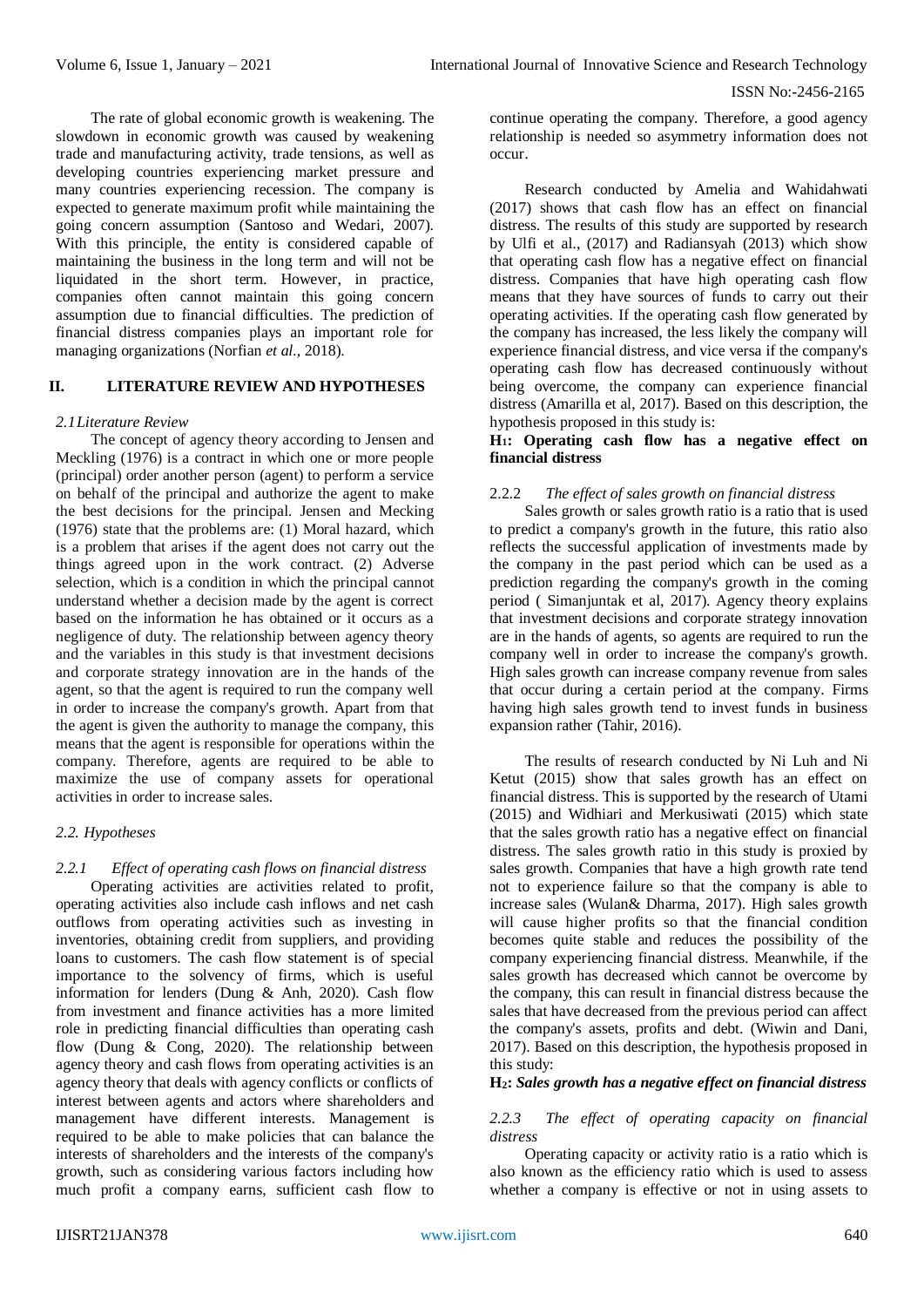greater.

generate sales, so that it will create the accuracy of a company's operational performance (Atika, 2012). Financial distress is a significant factor in the asset pricing model (Kakinuma *et al.,* 2020). Agency theory explains that agents are given the authority to manage the company, this means that agents are responsible for operations within the company. Therefore, agents are required to be able to maximize the use of company assets for operational activities in order to increase sales. The higher the total asset turnover, the more effective the company's total assets are in generating sales. If the actors in company management activities cannot maximize the use of company assets, the company's sales cannot be maximized, so that the possibility of a company experiencing financial distress will be even

Research conducted by ChristonSimanjuntak (2017: 06) shows that oprating capacity has a significant negative effect on financial distress. financial distress. This is supported by research by Agustini and Wirawati (2019), Widhiari and Merkusiwati (2015), and Antikasari (2017) which show that the activity ratio has a negative effect on financial distress. The results of research conducted by indicate that the activity ratio has a negative effect on financial distress conditions. This proves that the higher the operating capacity value, the less likely the company will experience financial distress. The operating capacity ratio in this study is proxied by total asset turnover (TATO). If TATO produces a high value, the asset turnover is faster so that it generates profit and the use of all assets in generating sales is more optimal. With a high TATO value, it can also mean that the same number of assets can increase sales volume so that the company is less likely to experience

ISSN No:-2456-2165

financial distress, and vice versa (Widhiari and Merkusiwati, 2015). Based on this description, the hypothesis proposed in this study is:

#### **H3:** *Operating capacity has a negative effect on financial distress*

#### **III. RESEARCH METHODS**

#### *3.1 Research design*

This study uses an associative quantitative approach. The method used to obtain data in this study is nonparticipant observation. In this study, the research location was determined in all of manufacturing companies listed on the Indonesia Stock Exchange 2017-2019 which were downloaded through the official IDX website, [www.idx.co.id.](http://www.idx.co.id/)

#### *3.2 Data collection methods*

Data were collected from secondary sources. Secondary data in this study are financial reports obtained from all manufacturing sector companies listed on the Indonesia Stock Exchange (BEI). This data was obtained from the official IDX website, www.idx.co.id, during 2017- 2019.

#### *3.3 Population and sampling methods*

The population used in this study are all ofmanufacturing companies listed on the Indonesia Stock Exchange 2017-2019. In this study, sampling using a time series approach and determining the number of samples using purposive sampling method. The criteria used for sample selection can be seen in Table 2 below:

|                                                       | <b>Total Population</b>                                                                                                              | 159  |  |
|-------------------------------------------------------|--------------------------------------------------------------------------------------------------------------------------------------|------|--|
| No.                                                   | Criteria                                                                                                                             |      |  |
|                                                       | The company is not listed in the manufacturing sector on the Indonesia Stock Exchange consecutively during<br>the $2017-2019$ period | (3)  |  |
| 2                                                     | Manufacturing companies that do not have audited financial statements for the 2017-2019 period                                       | (37) |  |
| 3                                                     | Companies that were delisted from participation in the Indonesia Stock Exchange during the 2017-2019 period                          | (2)  |  |
| 4                                                     | Manufacturing companies that carry out mergers and acquisitions during the 2017-2019 period                                          | (2)  |  |
| 5                                                     | Manufacturing companies that experienced losses during the 2017-2019 period                                                          | (31) |  |
| The number of companies that meet the sample criteria |                                                                                                                                      |      |  |
| Number of observations during 2017-2019               |                                                                                                                                      |      |  |

*Source:* [www.idx.co.id,](http://www.idx.co.id/) 2020

#### *3.4 Operational Definition of Variables*

The operational definition of a variable is a definition that explains how variables are measured and calculated (Chandrarin, 2017: 88). The operational definition of each variable will be explained as follows:

## **Table 2: Sample Selection Process with Purposive Sampling**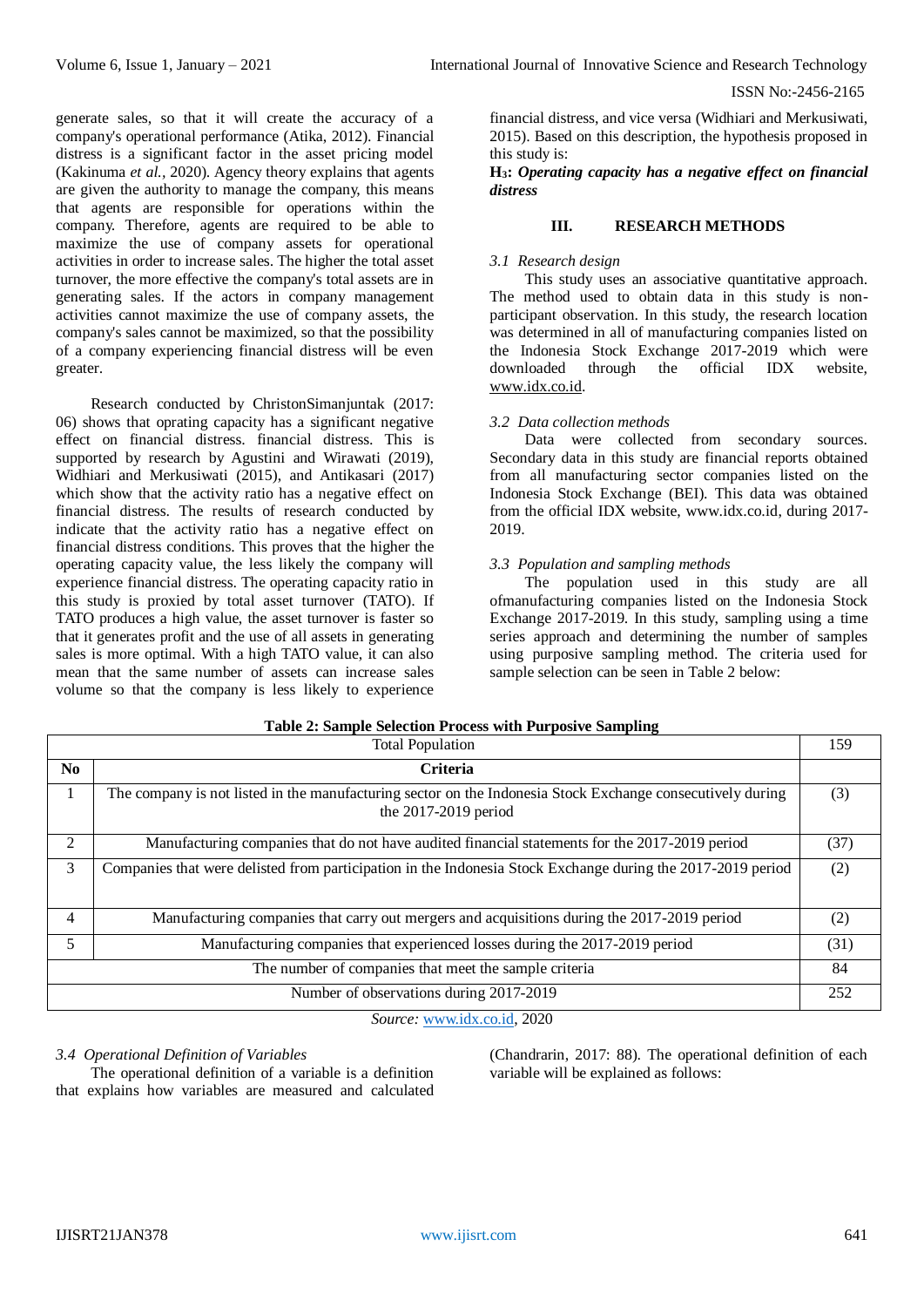Table 3: Variable Operational Definitions

| <b>Variable</b>            | <b>Indicator</b>                                                          |  |
|----------------------------|---------------------------------------------------------------------------|--|
| <b>Financial Distress</b>  | <i>Altman Z-ScoreModel</i><br>$Z = 1,2Z1 + 1,4Z2 + 3,3Z3 + 0,6Z4 + 1,0Z5$ |  |
| <b>Operating Cash Flow</b> | Operating Cash Flow = Operating Cash Flow / Current Liabilities           |  |
| Sales Growth               | Sales Growth = $(Sales_t-Sales_{t-1}) / Sales_{t-1}$                      |  |
| <b>Operating Capacity</b>  | $TATO = Net sales / Total Asset$                                          |  |

#### *3.5 Data analysis methods*

| This study uses multiple linear regression analysis.                 |                             |  |  |  |
|----------------------------------------------------------------------|-----------------------------|--|--|--|
| $Y = \alpha + \beta_1 X_1 + \beta_2 X_2 + \beta_3 X_3 + e \dots$ (1) |                             |  |  |  |
| Information                                                          |                             |  |  |  |
| Y                                                                    | : Financial Distress        |  |  |  |
| $X_1$                                                                | : Operating Cash Flow       |  |  |  |
| $X_2$                                                                | : Sales Growth              |  |  |  |
| $X_3$                                                                | : Operating Capacity        |  |  |  |
| $\mathsf{A}$                                                         | : constanta                 |  |  |  |
| $\beta_1, \beta_2, \beta_3$                                          | : Multiple Regression Coef. |  |  |  |
|                                                                      |                             |  |  |  |

#### E : Another factor that affects the variable Y

Prior to multiple linear regression analysis, descriptive statistical analysis and classical assumption were first performed. All research hypotheses were tested using multiple linear regression analysis with the help of the SPSS 23 for windows program.

#### **IV. RESULT AND DISCUSSION**

#### *4.1 Descriptive Statistics Results*

| Table 4: Descriptive Statistics Test Results |    |           |        |          |                      |
|----------------------------------------------|----|-----------|--------|----------|----------------------|
|                                              |    | Min       | Max    | Mean     | <b>Std Deviation</b> |
| <b>Financial Distress</b>                    | 84 | $-0.8090$ | 8.3084 | 2.270939 | 1.3294442            |
| <b>Operating Cash Flow</b>                   | 84 | $-0,5051$ | 2,0051 | 0,400639 | 0.4767428            |
| Sales Growth                                 | 84 | $-0.1229$ | 3.1212 | 0.140821 | 0,3590983            |
| <b>Operating Capacity</b>                    | 84 | 0.1786    | 5.1789 | 1.095563 | 0.7239239            |
| Valid N (listwise)                           | 84 |           |        |          |                      |

**Table 4: Descriptive Statistics Test Results**

*Source: Primary Data Processed*, 2020

The number of observations on manufacturing companies on the Indonesia Stock Exchange during 2017– 2019 in this study was 84 data. The financial distress variable has an average value of 2,270939. In the operating cash flow variable, the minimum value is -0.5051 owned by PT HartadinataAbadiTbk., While the maximum value of 2.0051 is owned by PT Hanjaya Mandala SampoernaTbk. Overall, the operating cash flow variable has an average value of 0.400639. In the sales growth variable, the minimum value is -0.1229 owned by PT Star Petrochem Tbk., While the maximum value of 3.1212 is owned by PT Budi Starch & Sweetener Tbk. Overall, the sales growth variable has an average value of 0.140821. In the operating capacity variable, a minimum value of 0.1786 is obtained which is owned by PT Star Petrochem Tbk., While the maximum value of 5.1789 is owned by PT AlakasaIndustrindoTbk. Overall the operating capacity variable has an average value of 1.095563.

#### 4.2 Classical Assumptions Tests

Classical assumptions tests aim to determine the feasibility of the regression model used in research (Ghozali, 2016: 103). The classical assumptions tests used in this research are normality test, multicollinearity test, autocorrelation test, and heteroscedasticity test.

a) Normality test, this study uses the Kolmogorov-Smirnov test to detect whether the normality test is fulfilled or not provided that the significance level is greater than or equal to 0.05 then it is normally distributed. Based on the test results, the Asymp.Sig. (2-tailed) value was 0.086, so it can be concluded that it is normally distributed..

- b) Multicollinearity test, multicollinearity can be seen from the tolerance value and Variant Inflaction Factor (VIF), namely if the tolerance value is more than 10 percent and the Variant Inflaction Factor (VIF) value is less than 10, it means that there are no symptoms of multicollinearity. The test results show that the independent variable in this study has a tolerance value above 10% and VIF for each independent variable is less than 10, therefore the model is free from multicollinearity symptoms and is suitable to be used to predict.
- c) Autocorrelation test, aims to test whether in the linear regression model there is a correlation between confounding error in period t with confounding error in period t-1 (previous). To detect the presence or absence of autocorrelation can be used with the Durbin Watson test (D-W). The test results show that the Durbin-Watson value in this study is 0.640. This value is between -2 and +2. This shows that there are no autocorrelation symptoms in this regression model.
- d) Heteroscedasticity test, in this study to detect the presence or absence of heteroscedasticity can be done by performing the Glejser Test, namely by regressing the independent variables on absolute residuals. The test results show that the significance value of each variable in the regression model is greater than 0.05, so it can be concluded that the regression model in this study is free from heteroscedasticity symptoms and the research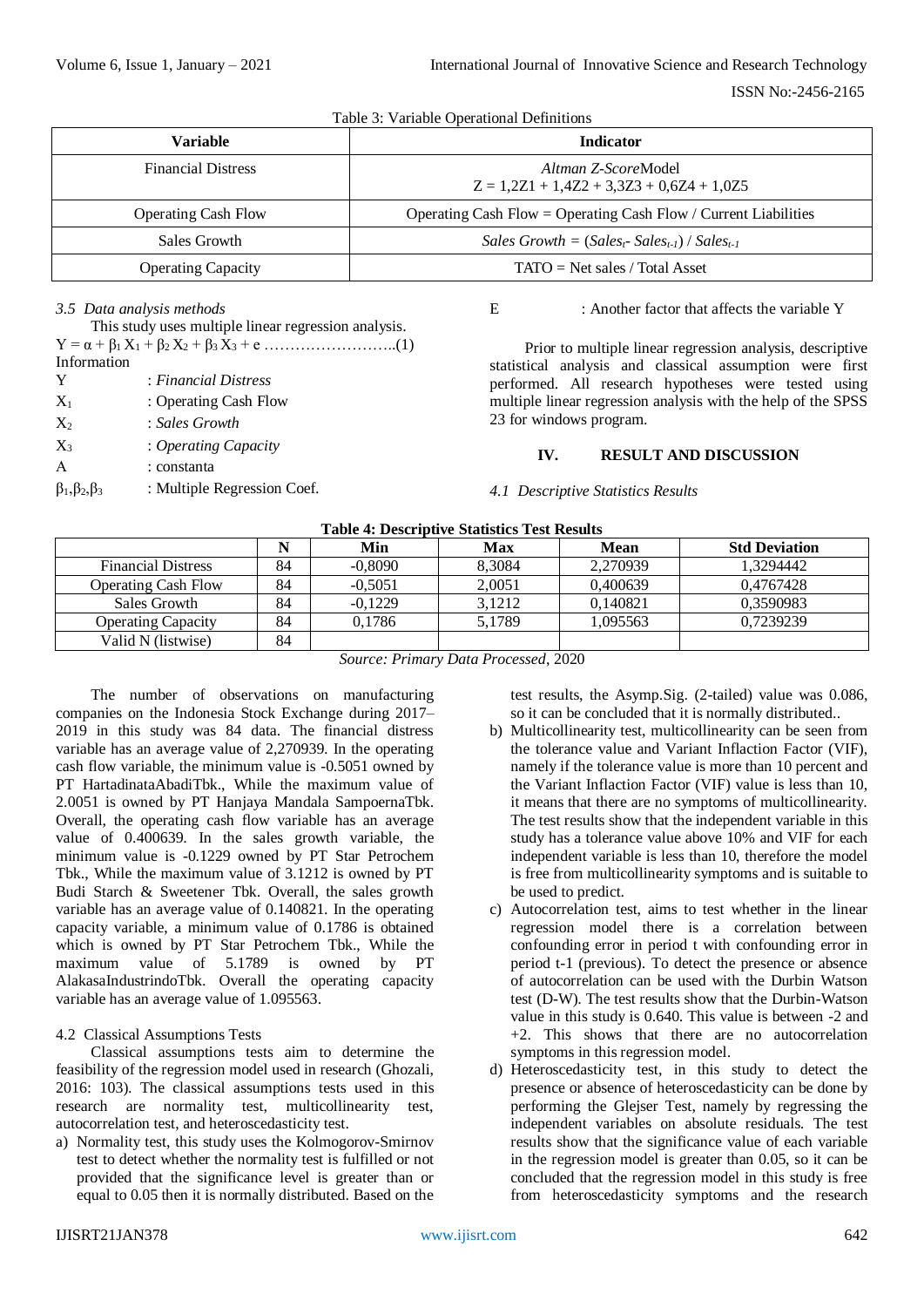equation model formed can be performed multiple linear regression tests.

*4.3 Results of multiple linear regression analysis*

| <b>Variabel</b>          | <b>Unstandardized</b> | <b>Coefficient</b> | <b>Standardized Coefficient</b> | t-stat   | Sig.  |
|--------------------------|-----------------------|--------------------|---------------------------------|----------|-------|
|                          | B                     | <b>Std. Error</b>  | <b>Beta</b>                     |          |       |
| Constant                 | 0,059                 | 0,088              |                                 | 0,672    | 0,503 |
| X1                       | $-0,091$              | 0,044              | $-0,184$                        | $-2,096$ | 0,039 |
| X2                       | $-0,177$              | 0,065              | $-0,238$                        | $-2,747$ | 0,007 |
| X <sub>3</sub>           | 0,586                 | 0,087              | 0,586                           | 6,705    | 0,000 |
| R Square                 |                       | 0,402              |                                 |          |       |
| <b>Adjusted R Square</b> |                       | 0,380              |                                 |          |       |
| F hitung                 |                       | 18,181             |                                 |          |       |
| Sig. F                   |                       | 0,000              |                                 |          |       |

**Table 5: Results of Multiple Linear Regression Analysis**

*Source: Processed from primary data, 2020*

Based on the table above, the regression equation formed is as follows:

 $FD = 0,059 - 0,091AKO - 0,177SG + 0,586OC + e$ 

From the regression equation formed, the results can be interpreted as follows: A constant value of 0.059 means that if the operating cash flow, sales growth, and operating capacity variables are considered constant (value 0), the value of financial distress will increase by 0.059. Based on Table 5.7, it can be seen that the value produced by F count is 18.181 with a significance level of 0.000 smaller than  $\alpha$  = 0.05. Thus, this research model is suitable to be used to prove the hypotheses formed. The adjusted R2 value in this study is 0.380, which means that 38 percent of the dependent variable financial distress can be explained by operating cash flow, sales growth, and operating capacity, while the remaining 62 percent is influenced by other variables not included in this research model.

#### *4.3.1 The Effect of Operating Cash Flow on Financial Distress*

Based on the test results using multiple linear regression, it shows that the operating cash flow variable has a regression coefficient value of -0.091 with a significance level of 0.039 which is smaller than the significant value of 0.05, so it can be concluded that operating cash flow has a negative effect on financial distress. This shows that the higher the level of operating cash flow owned by the company, the lower the tendency for the company to experience financial distress. Thus, it can be stated that the first hypothesis (H1) in this study is accepted.

Companies that have high operating cash flow means that they have sources of funds to carry out their operating activities. The ability to generate cash flow from operations is essential to healthy finances, no company can survive in the long run without generating cash from operations. Therefore, if the company has a good amount of cash flow, creditors will have confidence that the company is capable of performing its obligations and the company will avoid

financial distress. Vice versa, if the company's operating cash flow has decreased continuously without being overcome, the company can experience financial distress (Amarilla et al, 2017). The results of this study are supported by research by Amelia and Wahidahwati (2017), Ulfi et al., (2017) and Radiansyah (2013) which show that operating cash flow has a negative effect on financial distress.

#### *4.3.2 The Effect of Sales Growth on Financial Distress*

Based on the test results using multiple linear regression, it shows that the sales growth variable has a regression coefficient value of -0.177 with a significance level of 0.007, which is smaller than the significant value of 0.05, so it can be concluded that sales growth has a negative effect on financial distress. This shows that the higher the level of sales growth a company has, the lower the company's tendency to experience financial distress. Thus it can be stated that the second hypothesis (H2) in this study is accepted.

The higher the sales growth rate of a company, the company is successful in executing its strategy in terms of marketing and product sales, this means that the greater the profit the company will get from these sales. This reflects that the company's financial condition is stable enough to reduce the possibility of the company experiencing financial distress. Meanwhile, if the sales growth has decreased which cannot be overcome by the company, this can result in financial distress because the sales that have decreased from the previous period can affect the company's assets, profits and debt. (Wiwin and Dani, 2017). The results of this study are supported by research by Lubis and Patrisia (2019), Widhiari and Merkusiwati (2015), Yudiawati and Indriani (2016), Setyowati and Sari (2019), and Uddin *et al.* (2020). which state that the sales growth ratio has a negative effect on financial distress.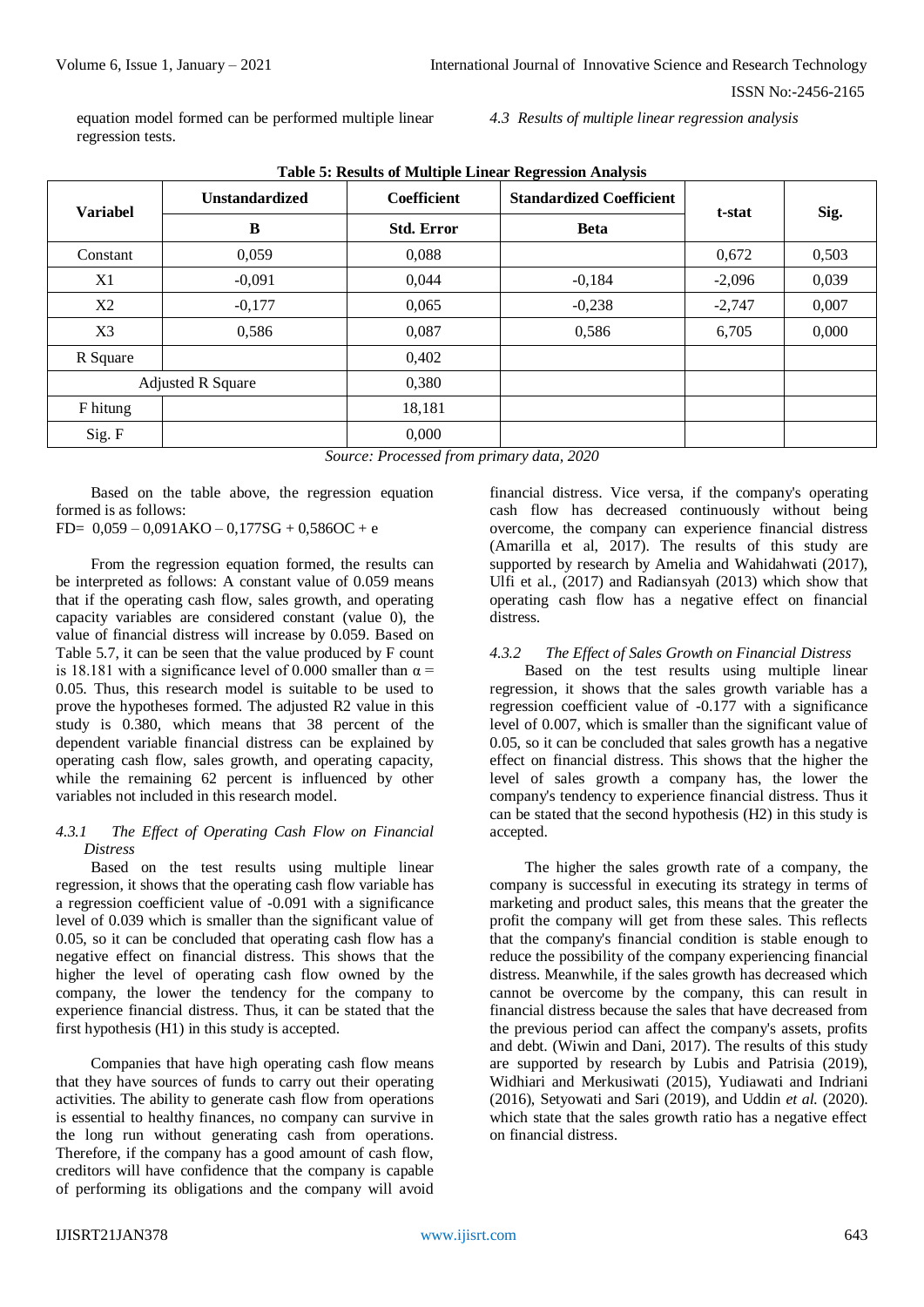#### *4.3.3 Effect of Operating Capacity on Financial Distress* Based on the test results using multiple linear regression, it shows that the operating capacity variable has a regression coefficient value of 0.586 with a significance level of 0.000 smaller than the significant value of 0.05, so it can be concluded that operating capacity has a positive effect on financial distress. This shows that the higher the level of operating capacity a company has, the higher the company's tendency to experience financial distress. Thus, it can be stated that the third hypothesis (H3) in this study is rejected.

A company with a high operating capacity shows that the company has a faster asset turnover so that it generates profits and the use of all assets in generating sales is more optimal. This condition provides an opening for controlling shareholders to practice expropriation, or to use control rights or control rights to maximize the welfare of themselves or certain groups by distributing wealth from other parties (Claessens et al., 1999). So it can be concluded that if the value of operating capacity is high, the potential for expectation will be even greater and will result in a higher possibility of financial distress. The results of this study are supported by research by Kusanti (2015), Hadi (2014), and Alvina (2019) which state that operating capacity has a positive effect on financial distress.

#### **V. CONCLUSION AND SUGGESTION**

#### *5.1 Conclusion*

The findings of this study indicate that operating cash flow has a negative effect on financial distress. This means that the higher the level of operating cash flow owned by the company, the lower the tendency for the company to experience financial distress. If the company has a high amount of cash flow, creditors will have confidence that the company is capable of performing its obligations and the company will avoid financial distress.

Sales growth has a negative effect on financial distress. This means that the higher the level of sales growth owned by the company, the lower the company's tendency to experience financial distress. This is because high sales growth will lead to higher profits so that the financial condition becomes stable enough and reduces the possibility of the company experiencing financial distress.

Operating capacity has a positive effect on financial distress. This means that the higher the level of operating capacity owned by the company, the higher the company's tendency to experience financial distress. This is because if the operating capacity value is high, the potential for the controlling shareholder to make expectations is greater and will result in a higher possibility of financial distress.

#### *5.2 Suggestion*

Companies should pay more attention to financial reports, especially on operating cash flow ratios, sales growth, and operating capacity which are proven to have an influence on financial distress and it is hoped that this research can be used to take preventive measures so that companies avoid financial distress. For the company, especially the management, it is hoped that it can manage the company well by using its assets for operations effectively and efficiently so that the company is able to optimize its sales and the profits earned will continue to increase. Thus the occurrence of financial distress can be avoided by a company.

Users of financial statements should pay more attention to disclosure of information in the company's financial statements so that they can find indications of financial distress in a company. Before making investment decisions, potential investors and creditors also need to consider fundamental aspects such as the company's financial ratios.

Future research is expected to add observation periods and not only examine financial distress in manufacturing companies, but can expand the sample of companies. The Adjusted R2 value of 0.380 shows that 38% of financial distress is influenced by operating cash flow variables, sales growth and operating capacity, while 62% is influenced by other variables not presented in this research model. This is an opportunity for further researchers to develop research related to other factors that affect financial distress.

#### **REFERENCES**

- [1]. Agusti, C. P. (2013). Analisis Faktor Yang Mempengaruhi Kemungkinan Terjadinya Financial Distress. *Jurnal Fakultas Ekonomika Dan Bisnis Universitas Diponegoro.*
- [2]. Agustini, N. W., & Wirawati, N. G. P. (2019). Pengaruh Rasio Keuangan Pada Financial Distress Perusahaan Ritel Yang Terdaftar di Bursa Efek Indonesia (BEI). *E-Jurnal Akuntansi*, *26*(1), 251–280.
- [3]. Antikasari, T. W., & Djuminah, D. (2017). Memprediksi Financial Distress Dengan Binary Logit Regression Perusahaan Telekomunikasi. *Jurnal Keuangan Dan Perbankan*, *21*(2), 265–275.
- [4]. Curry, K., & Banjarnahor, E. (2018). Financial Distress Pada Perusahaan Sektor Properti Go Public di Indonesia. *Seminar Nasional Pakar 1*, (Buku 2), 207– 221.
- [5]. Dewi, N. K. U. G., & Dana, M. (2017). Variabel Penentu Financial Distress Pada Perusahaan Manufaktur Di Bursa Efek Indonesia. *E-Jurnal Manajemen Unud*, *6*(11), 5834–5858.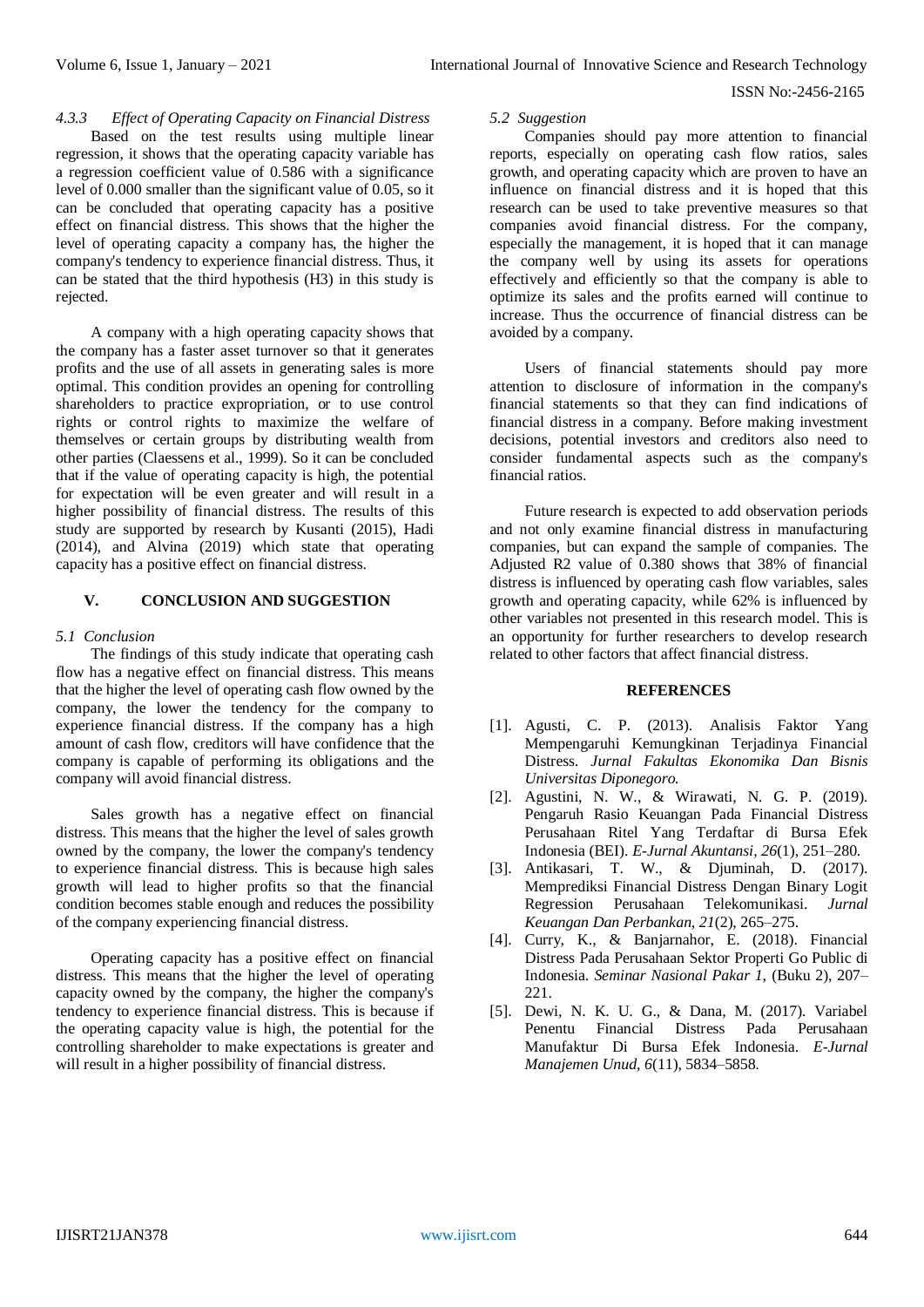- [6]. [Dharmawan](http://growingscience.com/beta/authors/Agung+Dharmawan+Buchdadi/) B. A., [Nguyen,](http://growingscience.com/beta/authors/Xuan+Tho+Nguyen/) X. T., [Risal, P.](http://growingscience.com/beta/authors/Firman+Risal+Putra/) F., and [Dalimunthe,](http://growingscience.com/beta/authors/Sholatia+Dalimunthe/) S. (2020). [The effect of credit risk and](http://growingscience.com/beta/ac/4131-the-effect-of-credit-risk-and-capital-adequacy-on-financial-distress-in-rural-banks.html)  [capital adequacy on financial distress in rural banks.](http://growingscience.com/beta/ac/4131-the-effect-of-credit-risk-and-capital-adequacy-on-financial-distress-in-rural-banks.html) *[Accounting](http://growingscience.com/beta/ac/)*, *6*(6), 967-974. doi: [10.5267/j.ac.2020.7.023](http://dx.doi.org/10.5267/j.ac.2020.7.023)
- [7]. Dung, D. N. and Cong, V. N. (2020). The Impact Of Operating Cash Flow In Decision-Making Of Individual Investors In Vietnam's Stock Market. *Journal Of Asian Finance, Economics And Business, 7*(5), 19-29. doi: 10.13106/Jafeb.2020.Vol7.No5.019
- [8]. Dung, D. N. and Anh, H. N. (2020). The Impact of Cash Flow Statement on Lending Decision of Commercial Banks: Evidence from Vietnam. *Journal of Asian Finance, Economics and Business, 7*(6), 85- 93. doi: 10.13106/jafeb.2020.vol7.no6.085
- [9]. Evi, D. P. dan Maria, M. R. S. (2013). Prediksi Kebangkrutan Dengan Model Grover, Altman *Z-Score*, Springate Dan Zmijewski Pada Perusahaan *Food And Beverage* Di Bursa Efek Indonesia. *E-Jurnal Akuntansi Universitas Udayana*, *5*(2), 417-435.
- [10]. Eminingtyas, R. (2017). Pengaruh Ukuran Perusahaan, Likuiditas, Leverage, Sales Growth Dan Operating Capacity Terhadap Financial Distress Pada Perusahaan Manufaktur (Terdaftar Di BEI). *Artikel Ilmiah*. Sekolah Tinggi Ilmu Ekonomi Perbanas Surabaya.
- [11]. Fahmi, I. (2014). *Pengantar Manajemen Keuangan.*  Bandung: Alfabeta.
- [12]. Ghozali, Imam. (2013). *Aplikasi Analisis Multivariate dengan Program SPSS*. Semarang: Universitas Diponegoro.
- [13]. Gustyana, M. R. (2018). *Potensi Kebangkrutan Menggunakan Model Zavgren Dan Altman Pada Subsektor Tekstil dan Garmen di BEI*.
- [14]. Halim, M. M. (2016). *Analisis Laporan keuangan.*  UPP STIM YKPN.
- [15]. Hapsari, E. I. (2012). Kekuatan Rasio Keuangan Dalam Memprediksi Kondisi Financial Distress Perusahaan Manufaktur Di BEI. *Jurnal Dinamika Manajemen, 3*(2), 101-109.
- [16]. Harahap, S. S. (2010). *Analisis Kritis Atas Laporan Keuangan.* Rajawali Persada.
- [17]. Hasnia dan Rofingatun. (2017). Perngaruh Profitabilitas, Likuiditas, Growth Dan Media Exposure Terhadap Pengungkapan Tanggung Jawab Sosial Perusahaan. *Jurnal Auntansi & Keuangan Daerah, 12*(1), 56-71.
- [18]. Hery. (2015). *Analisis Kinerja Manajemen.* Jakarta: PT. Grafindo.
- [19]. Hidayat, M. A. (2013). Prediksi Financial Distress Perusahaan Manufaktur di Indonesia (Studi Empiris pada Perusahaan Manufaktur yang Terdaftar di Bursa Efek Indonesia Periode 2008-2012). *Jurnal Fakultas Ekonomika Dan Bisnis Universitas Diponegoro Semarang*.
- [20]. Kakinuma, Y. (2020). Return Premium of Financial Distress and Negative Book Value: Emerging Market Case. *Journal of Asian Finance, Economics and Business*, *7*(8), 25–31. doi: 10.13106/jafeb.2020.vol7.no8.025
- [21]. Kariani, N. P. E, dan Budiasih, I. G. A. N. (2017). Firm Size Sebagai Pemoderasi Pengaruh Likuiditas, Leverage, Dan Operating Capacity Pada Financial Distress. *E-Jurnal Akuntansi Universitas Udayana, 20*(3), 2187-2216.
- [22]. Kartika, R., & Hasanudin. (2019). Analisis Pengaruh Likuiditas, Leverage, Aktivitas, Dan Profitabilitas Terhadap Financial Distress Pada Perusahaan Terbuka Sektor Infrastruktur, Utilitas, Dan Transportasi Periode 2011-2015. *Jurnal Ilmu Manajemen*, *15*(1), 1–16.
- [23]. Kasmir. (2017). *Analisis Laporan Keuangan.* Jakarta: PT. Raja Grafindo.
- [24]. Kasmir. (2010). *Pengantar Manajemen Keuangan*. *Edisi 2*. Jakarta: Prenadamedia Group.
- [25]. Kristiana, D., Badera, I. D. N., dan Astika, I. B. P. (2016). Prior Opinion dan Pertumbuhan Perusahaan Sebagai Pemoderasi Pengaruh Model Prediksi Kebangkrutan Altman Pada Pemberian Opini Going Concern. E*-Jurnal Ekonomi dan Bisnis Universitas Udayana*, *5*(11), 3857-3884.
- [26]. Liana dan Sutrisno. (2014). Analisis Rasio Keuangan Untuk Memprediksi Kondisi Financial Distress Perusahaan Manufaktur. *Jurnal Manajemen Dan Bisnis, 1.*
- [27]. Lubis, N. H., & Patrisia, D. (2019). Pengaruh Likuiditas, Leverage, dan Profitabilitas terhadap Financial Distress (Studi Empiris pada Perusahaan Manufaktur yang Terdaftar di BEI periode 2013- 2016). *Jurnal Kajian Manajemen Dan Wirausaha*, *1*(1), 173–182.
- [28]. Maryanti, E. (2016). Analisis Proditabilitas, Pertumbuhan Perusahaan, Pertumbuhan Penjualan dan Struktur Aktiba terhadap Struktur Modal pada Perusahaan Sektor Industri Barang Konsumsi yang terdaftar di Bursa Efek Indonesia. *Riset Akuntansi dan Keuangan Indonesia, 1*(2).
- [29]. Muktisari, D. (2018). Pengaruh Operating Capacity, Leverage, Dan Likuiditas Terhadap Financial Distress Dengan Ukuran Perusahaan Sebagai Variabel Moderasi Pada Perusahaan Sektor Pertambangan Yang Terdaftar Di BEI Tahun 2014-2016. *Artikel Ilmiah*. Sekolah Tinggi Ilmu Ekonomi Perbanas Surabaya.
- [30]. [Namvar,](http://growingscience.com/beta/authors/Fatemeh+Namvar/) F., [Faghani,](http://growingscience.com/beta/authors/Khosro+Faghani+Makrani/) M. K., and [Karami,](http://growingscience.com/beta/authors/Asghar+Karami/) A. (2013). [A study on effects of cash flow patterns and auditors'](http://growingscience.com/beta/msl/967-a-study-on-effects-of-cash-flow-patterns-and-auditors-opinions-in-predicting-financial-distress.html)  [opinions in predicting financial distress.](http://growingscience.com/beta/msl/967-a-study-on-effects-of-cash-flow-patterns-and-auditors-opinions-in-predicting-financial-distress.html) *Management Science Letters*, *3*(7), 1863-1868. doi: 10.5267/j.msl.2013.06.046
- [31]. [Norfian, A.](http://growingscience.com/beta/authors/Mohd+Norfian+Alifiah/) M. and [Sohail, T.](http://growingscience.com/beta/authors/Muhammad+Sohail+Tahir/) M. (2018). Predicting financial distress companies in the manufacturing and non-manufacturing sectors in Malaysia using macroeconomic variables. *Management Science Letters*, *8*(6), 593-604. doi: [10.5267/j.msl.2018.4.031](http://dx.doi.org/10.5267/j.msl.2018.4.031)
- [32]. Nurhayati, Kania, N., & Aprian, T. (2019). Pengaruh Sales Growth dan Keahlian Keuangan Komite Audit terhadap Financial Distress (Studi Empiris Pada Perusahaan Manufaktur Sub Sektor Otomotif dan Komponen yang Terdaftar di Bursa Efek IndonesiaPeriode 2012-2016). *Kajian Akuntansi*, *20*(1), 80–86.